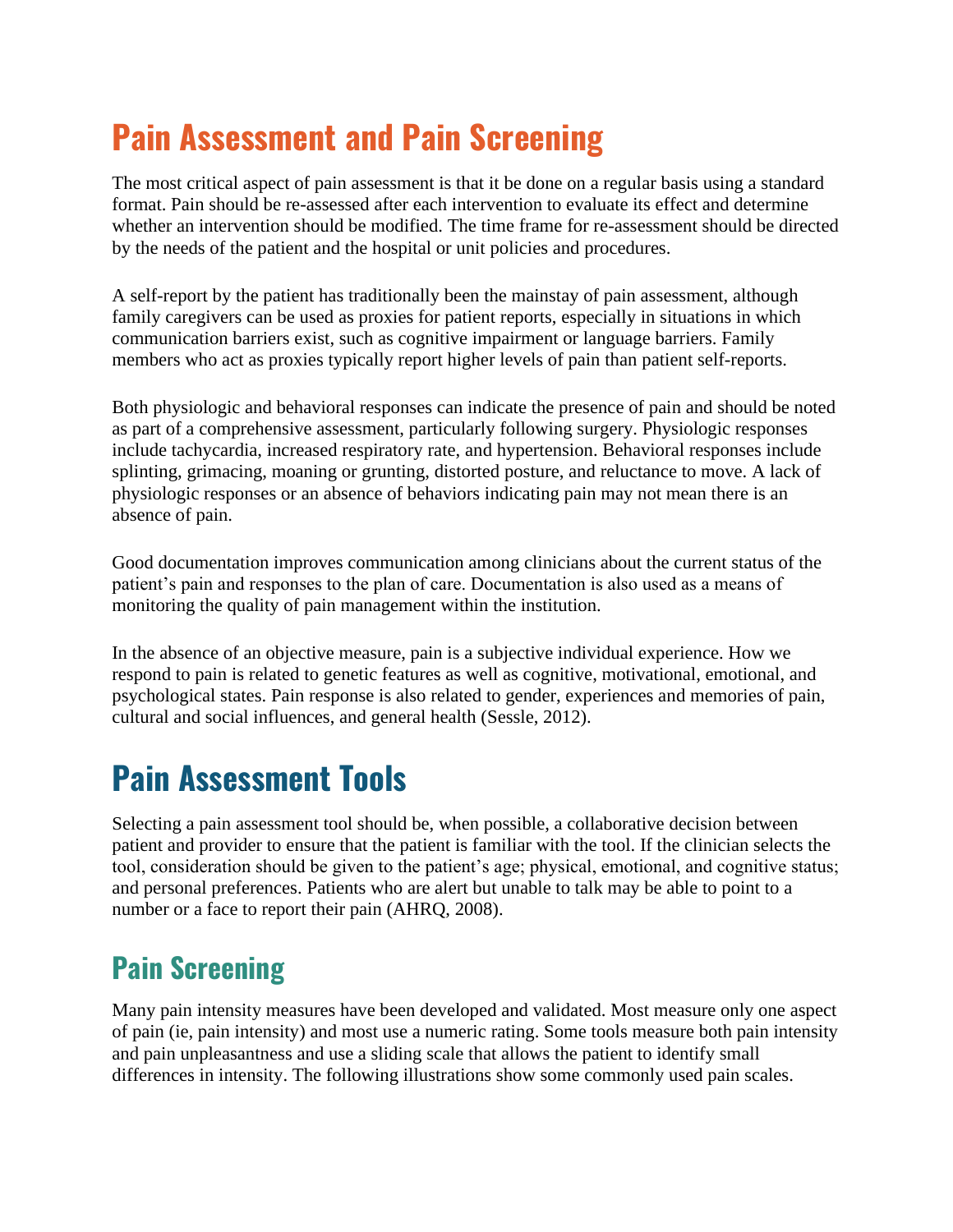#### **Visual Analog Scale**



The Visual Analog Scale. The left endpoint corresponds to "no pain" and the right endpoint (100) is defined as "pain as intense as it can be." †A 10-cm baseline is recommended for VAS scales.

Source: Adapted from Acute Pain Management Guideline Panel, 1992 (AHCPR, 1994). Public domain.

#### **Numeric Rating Scale**



The Numeric Rating Scale. Indicated for adults and children (>9 years old) in all patient care settings in which patients are able to use numbers to rate the intensity of their pain. The NRS consists of a straight horizontal line numbered at equal intervals from 0 to 10 with anchor words of "no pain," "moderate pain," and "worst pain." Source: Adapted from Acute Pain Management Guideline Panel, 1992 (AHCPR, 1994). Public domain.

#### **The Pain Scale for Professionals**





The Pain Scale for Professionals. The patient slides the middle part of the device to the right and left and views the amount of red as a measure of pain sensation. The arrow at the left means "no pain sensation" and the arrow at the right indicates the "most intense pain sensation imaginable." The sliding part of the device is moved on a different axis for the unpleasantness scale. The arrow at the left means "not at all unpleasant" and the arrow at the right represents pain that is the "most unpleasant imaginable." Source: The Risk Communication Institute. Used with permission.

Simpler tools such as the verbal rating scale (VRS) classify pain as mild, moderate, or severe. Some studies indicate that older adults prefer to characterize their pain using the VRS. The description can be translated to a number for charting (see following table) and works particularly well if everyone on the unit uses the same scale.

| <b>Verbal Rating Scale (VRS)</b> |                        |  |  |
|----------------------------------|------------------------|--|--|
| <b>Description</b>               | <b>Points Assigned</b> |  |  |
| No pain                          |                        |  |  |
| Mild pain                        |                        |  |  |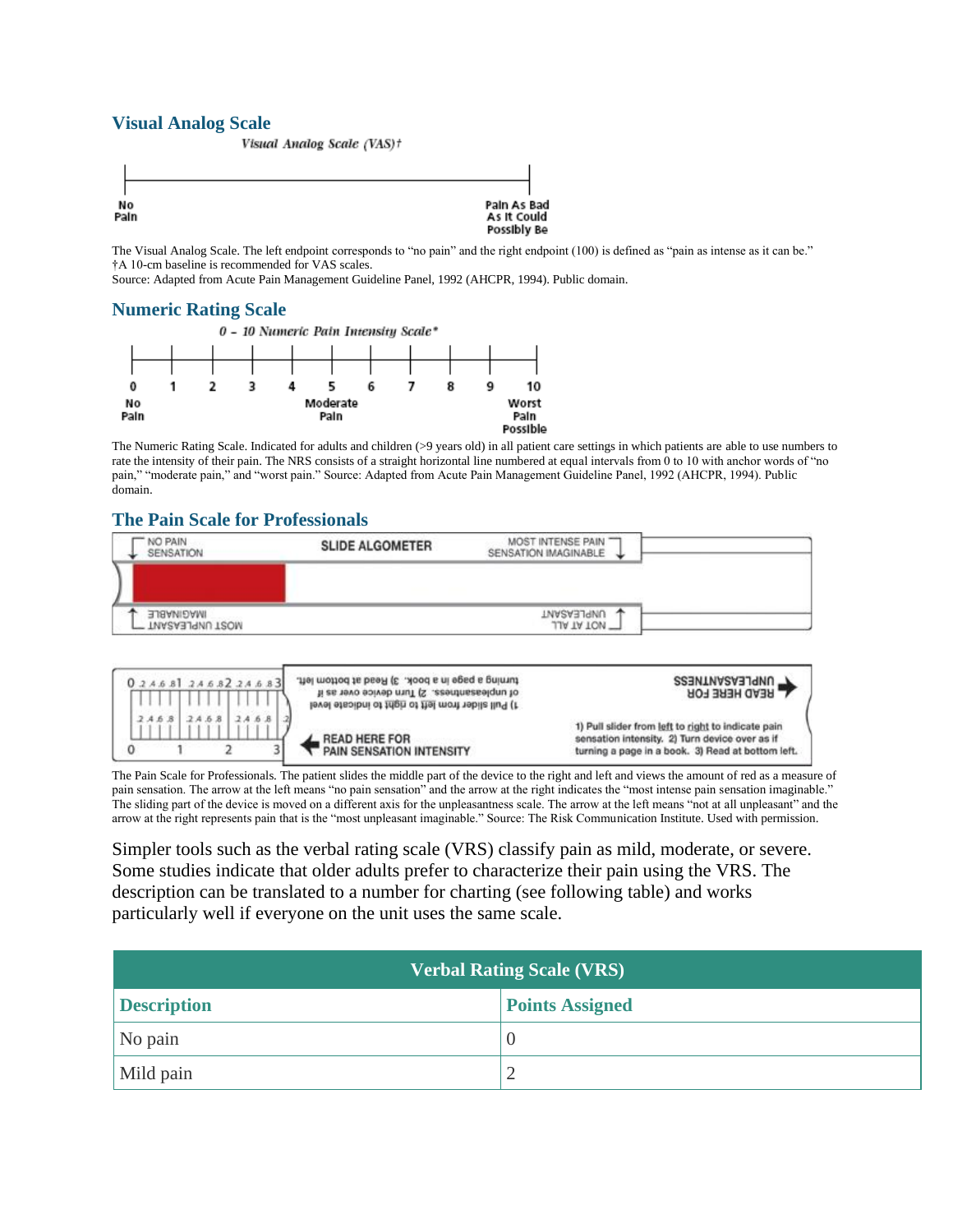| <b>Verbal Rating Scale (VRS)</b> |                        |  |  |
|----------------------------------|------------------------|--|--|
| <b>Description</b>               | <b>Points Assigned</b> |  |  |
| Moderate                         |                        |  |  |
| Severe                           | 10                     |  |  |

For patients with limited cognitive ability, scales with drawings or pictures, such as the Wong-Baker FACES™ scale, are useful. Patients with advanced dementia may require behavioral observation to determine the presence of pain.



The Wong-Baker FACES scale is especially useful for those who cannot read English and for pediatric patients. Source: Copyright 1983, Wong-Baker FACES™ Foundation, www.WongBakerFACES.org. Used with permission.

### **Pain Questionnaires**

Pain questionnaires typically contain verbal descriptors that help patients distinguish different kinds of pain. One example, the McGill Pain Questionnaire asks patients to describe subjective psychological feelings of pain. Pain descriptors such as pulsing, shooting, stabbing, burning, grueling, radiating, and agonizing (and more than seventy other descriptors) are grouped together to convey a patient's pain response (Srouji et al., 2010).

The questionnaire combines a list of questions about the nature and frequency of pain with a body-map diagram to pinpoint its location. It uses word lists separated into four classes (sensory, affective, evaluative, and miscellaneous) to assess the total pain experience. After patients are finished rating their pain words, a numerical score is calculated, called the "Pain Rating Index." Scores vary from 0 to 78, with the higher score indicating greater pain (Srouji et al., 2010).

The Brief Pain Inventory (BPI), developed by the World Health Organization, also uses the questionnaire format to measure pain. The ability to resume activity, maintain a positive affect or mood, and sleep are relevant functions for patients. The BPI uses a numeric rating scale to assess difficulties with walking, general activity, mood, and sleep.

# **Assessing Pain in Cognitively Intact Adults**

For the cognitively intact adult, assessment of pain intensity is most often done by using the 0 to 10 numeric rating scale or the 0 to 5 Wong-Baker FACES scale, or the VRS. Once patients know how to use a pain intensity scale, they should establish "comfort-function" goals. With the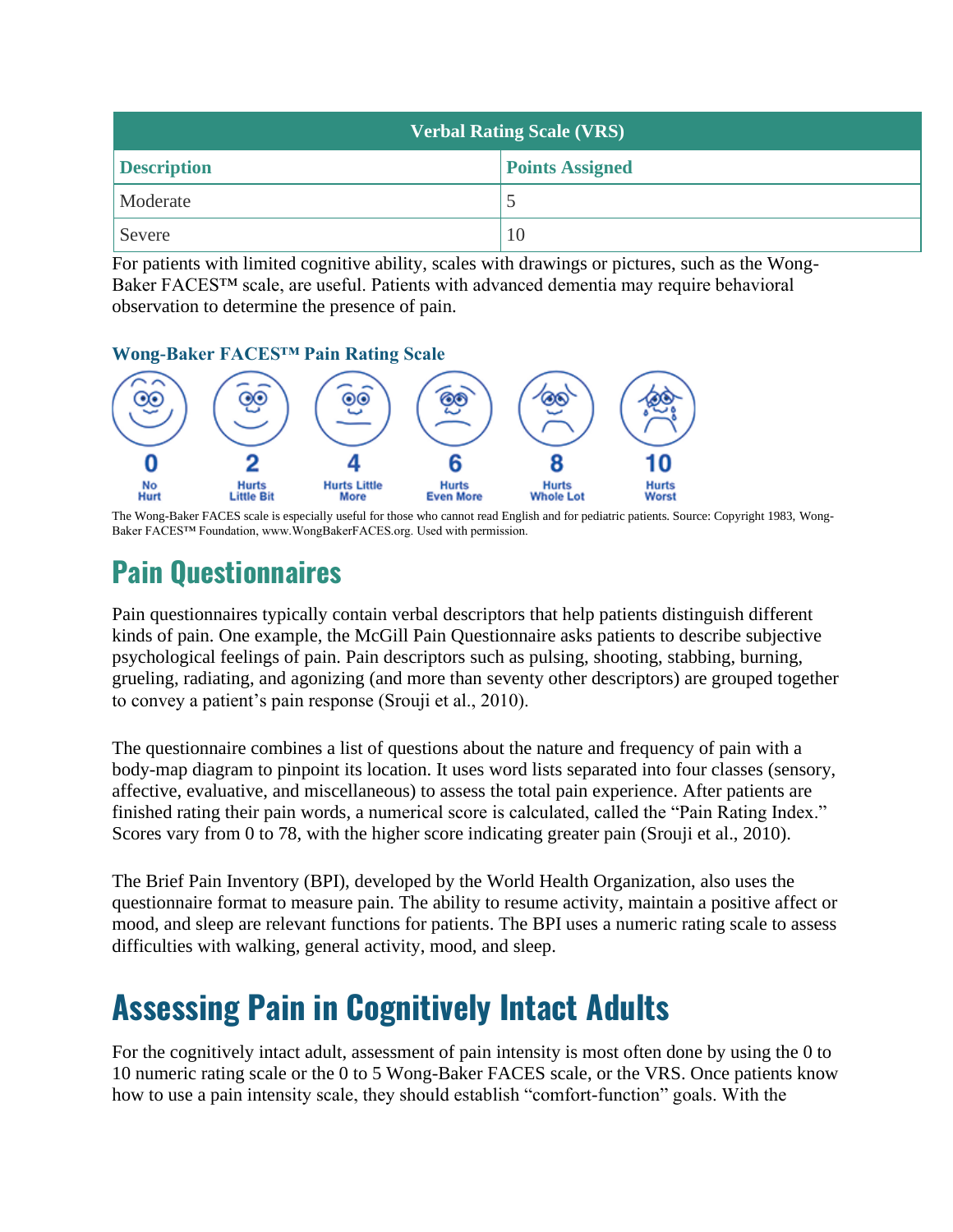clinician's input, patients can determine the pain intensity at which they are easily able to perform necessary activities with the fewest side effects.

In cognitively intact older adults, management of pain begins with an accurate assessment and includes the impact of pain on the patient's daily activities. When analgesic treatment and painmodulating drugs are used, co-morbidities and other risk factors must be carefully considered. The least invasive method of administration should be used—in most cases the oral route is preferred (Age and Ageing, 2013).

## **Assessing Pain in Cognitively Impaired Adults**

The assessment of pain in patients with cognitive impairment is a significant challenge. Cognitively impaired patients tend to voice fewer pain complaints but may become agitated or manifest unusual or sudden changes in behavior when they are in pain. Caregivers may have difficulty knowing when these patients are in pain and when they are experiencing pain relief. This makes the patient vulnerable to both undertreatment and overtreatment.

In the absence of accurate self-report, observational tools based on behavioral cues have been developed. The most structured observational tools are based on guidance published by the American Geriatrics Society, which describe six domains for pain assessment in cognitively impaired:

- 1. Facial expression
- 2. Negative vocalization
- 3. Body language
- 4. Changes in activity patterns
- 5. Changes in interpersonal interactions
- 6. Mental status changes (Lichtner et al., 2014)

The interpretation of these behaviors can be complex, due to overlap with other common symptoms such as boredom, hunger, anxiety, depression, or disorientation. This increases the complexity of accurately identifying of pain in patients with dementia and raises questions about the validity of existing instruments. As a result, there is no clear guidance for clinicians and staff on the effective assessment of pain, nor how this should inform treatment and care decisionmaking (Lichtner et al., 2014).

A large number of systematic reviews have analyzed the relative value and strength of evidence of existing pain tools. In a review of reliability, validity, feasibility, and clinical utility of 28 pain assessment tools used with older adults with dementia, no one tool appeared to be more reliable and valid than the others (Lichtner et al., 2014).

Patient self-report remains the gold standard for pain assessment but in nonverbal older adults the next best option, from a user-centered perspective, becomes the assessment of a person who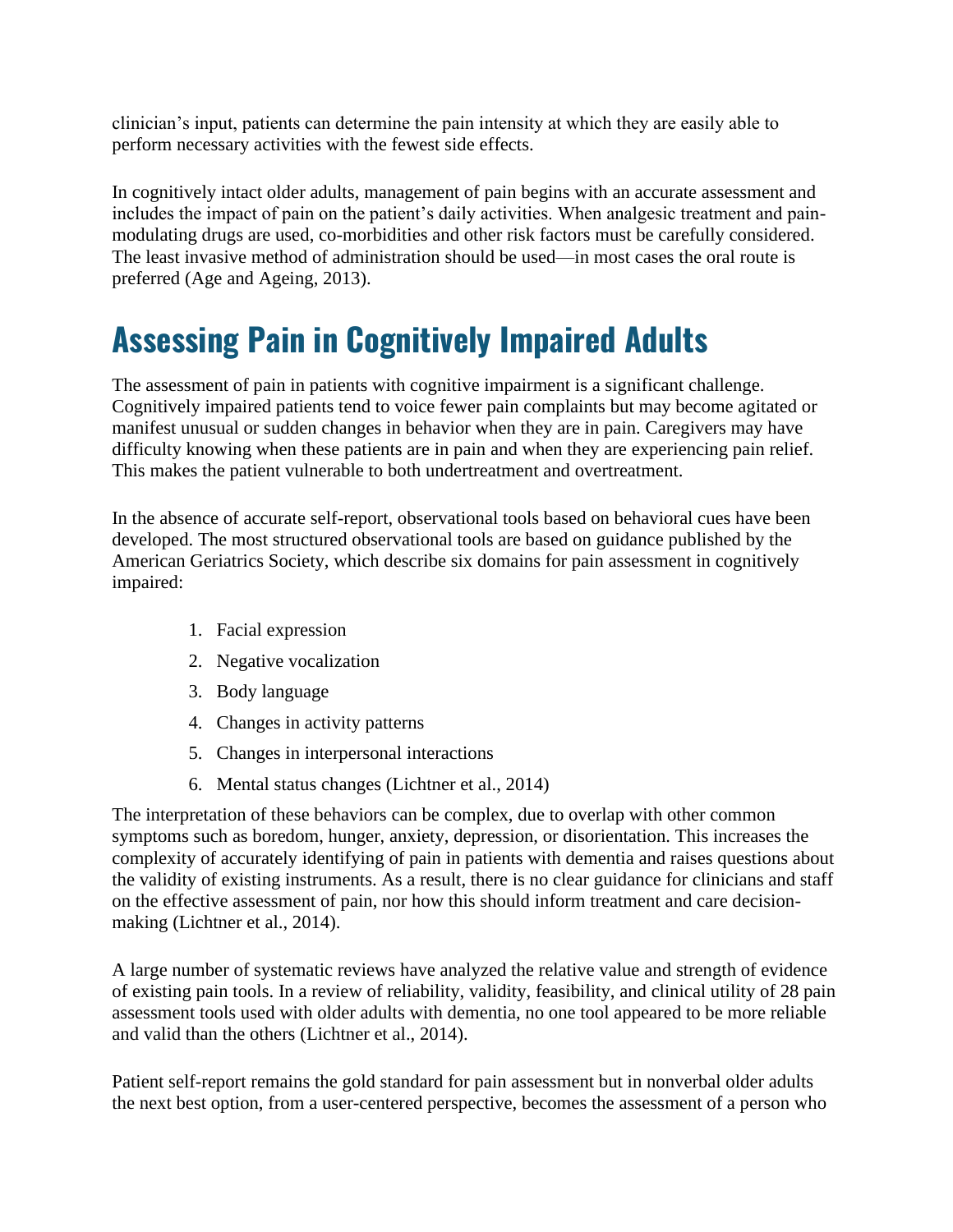is most familiar with the patient in everyday life in a hospital or other care setting; this is sometimes referred to as a "silver standard" (Lichtner et al., 2014).

A thorough review of pain assessment tools for nonverbal older adults by Herr, Bursch, and Black of The University of Iowa is available [here.](http://prc.coh.org/PainNOA/OV.pdf)

Keeping these challenges in mind, three commonly used behavioral assessment tools serve as examples of those used in assessing pain and evaluating interventions in cognitively impaired adults: the Behavioral Pain Scale, the Pain Assessment Checklist, and the Advanced Dementia Scale.

### **Behavioral Pain Scale**

The Behavioral Pain Scale (BPS) was developed for use with critically ill patients in the ICU. It evaluates and scores three categories of behavior on a 1 to 4 scale:

- 1. Facial expression: 1 for relaxed to 4 for grimacing
- 2. Upper-limb movement: 1 for no movement to 4 for permanently retracted
- 3. Ventilator compliance: 1 for tolerating ventilator to 4 for unable to control ventilation

A cumulative score above 3 may indicate pain is present; the score can be used to evaluate intervention, but cannot be interpreted to mean pain intensity. The patient must be able to respond in all categories of behavior—for example, the BPS should not be used in a patient who is receiving a neuromuscular blocking agent.

### **Pain Assessment Checklist**

Pain behavior checklists differ from pain behavior scales in that they do not evaluate the degree of an observed behavior and do not require a patient to demonstrate all of the behaviors specified, although the patient must be responsive enough to demonstrate some of the behaviors. These checklists are useful in identifying a patient's "pain signature"—the pain behaviors unique to that individual.

The *Pain Assessment Checklist for Seniors with Limited Ability to Communicate* (PACSLAC) is a caregiver-administered tool that evaluates sixty behaviors divided into four subscales:

- 1. Facial expressions (13 items)
- 2. Activity/body movements (20 items)
- 3. Social/personality/mood (12 items)
- 4. Physiological indicators/eating and sleeping changes/vocal behaviors (15 items)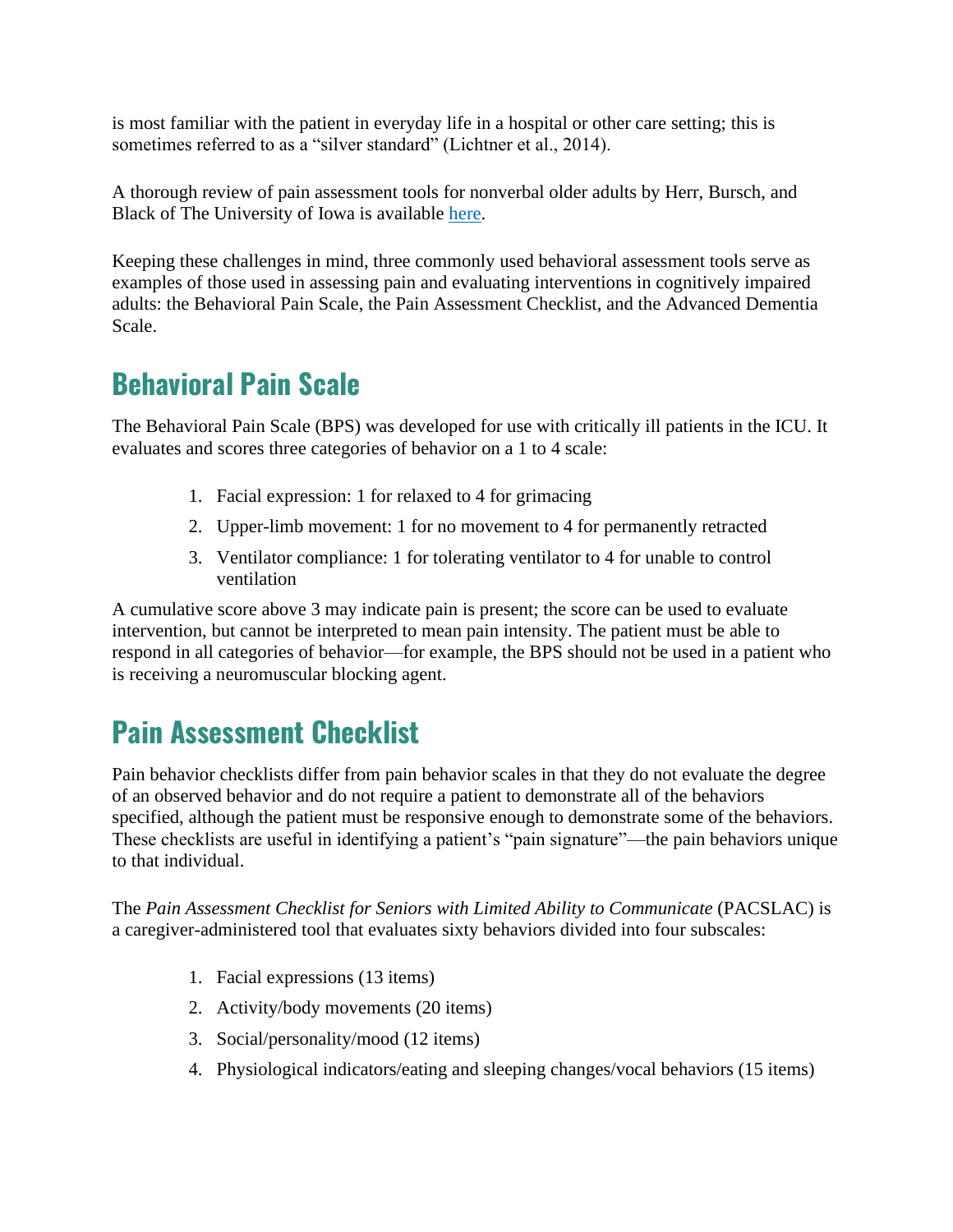A checkmark is made next to any behavior the patient exhibits. The total number of behaviors may be scored but cannot be equated with a pain intensity score. It is unknown if a high score represents more pain than a low score. In other words, a patient who scores 10 out of 60 behaviors does not necessarily have less pain than a patient who scores 20. However, in an individual patient, a change in the total pain score may suggest more or less pain.

### **Advanced Dementia Scale (PAINAD)**

The *Pain Assessment in Advanced Dementia Scale* (PAINAD) was developed to provide a clinically relevant and easy-to-use observational pain assessment tool for individuals with advanced dementia. The aim of the tool developers was to "develop a tool for measuring pain in non-communicative individuals that would be simple to administer and had a score from 0 to 10" (Herr, et al., 2008). This tool is used when severe dementia is present. This tool involves the assessment of breathing, negative vocalization, facial expression, body language, and consolability.

| <b>Pain Assessment in Advanced Dementia (PAINAD)</b> |                            |                                                                                                                |                                                                                                                                                           |        |  |  |
|------------------------------------------------------|----------------------------|----------------------------------------------------------------------------------------------------------------|-----------------------------------------------------------------------------------------------------------------------------------------------------------|--------|--|--|
|                                                      | $\boldsymbol{0}$           | 1                                                                                                              | $\overline{2}$                                                                                                                                            | Score* |  |  |
| <b>Breathing</b>                                     | Normal                     | Occasional labored breathing<br>$\blacksquare$<br>Short period of<br>٠<br>hyperventilation                     | Noisy labored<br>×,<br>breathing<br>Long period of<br>$\blacksquare$<br>hyperventilation<br>Cheyne-Stokes<br>٠<br>respirations                            |        |  |  |
| Negative<br>vocalization                             | None                       | Occasional moan/groan<br>٠<br>Low level speech with a<br>$\blacksquare$<br>negative or disapproving<br>quality | Repeated, troubled<br>٠<br>calling out<br>Loud moaning or<br>٠<br>groaning<br>Crying<br>$\blacksquare$                                                    |        |  |  |
| Facial<br>expression                                 | Smiling or<br>inexpressive | Sad<br>٠<br>Frightened<br>٠<br>Frown<br>٠                                                                      | Facial grimacing                                                                                                                                          |        |  |  |
| Body language                                        | Relaxed                    | Tense<br>٠<br>Distressed<br>٠<br>Pacing<br>٠<br>Fidgeting<br>٠                                                 | Rigid<br>٠<br><b>Fists clenched</b><br>$\blacksquare$<br>Knees pulled up<br>٠<br>Pulling/pushing away<br>$\blacksquare$<br>Striking out<br>$\blacksquare$ |        |  |  |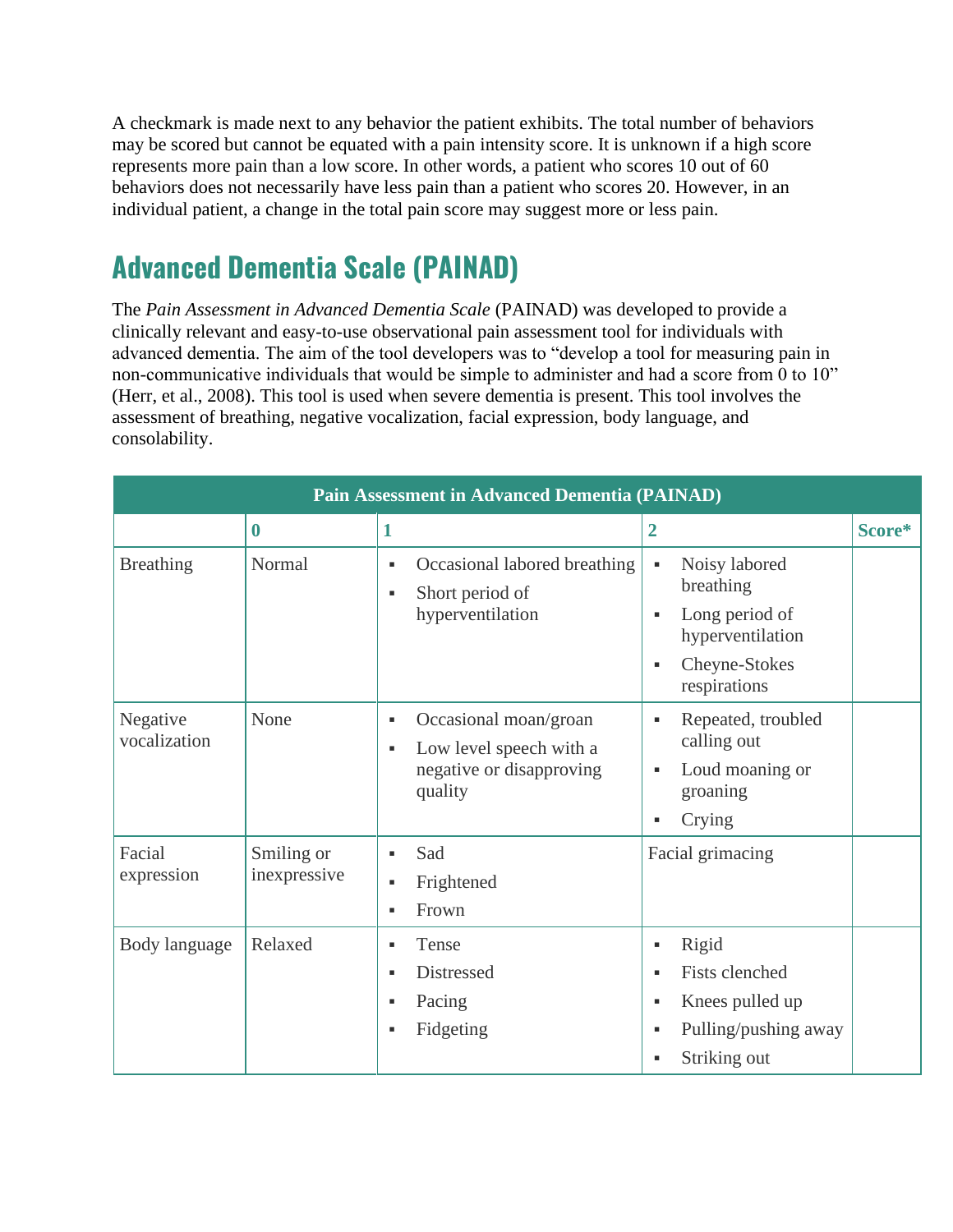| <b>Pain Assessment in Advanced Dementia (PAINAD)</b>                                                                                                                                                                    |                       |                                              |                                             |        |  |  |
|-------------------------------------------------------------------------------------------------------------------------------------------------------------------------------------------------------------------------|-----------------------|----------------------------------------------|---------------------------------------------|--------|--|--|
|                                                                                                                                                                                                                         |                       |                                              |                                             | Score* |  |  |
| Consolability                                                                                                                                                                                                           | No need to<br>console | Distracted or reassured by voice<br>or touch | Unable to console,<br>distract, or reassure |        |  |  |
| PAINAD Scoring: $1-3 =$ Mild; $4-6 =$ Moderate; $7-10 =$ Severe<br>* Some institutions have developed policies in which a PAINAD score of four or greater must be<br>addressed in the nursing care plan. Public domain. |                       |                                              |                                             | Total: |  |  |

**Assessment of Cancer Pain**

Pain assessment in patients with pain secondary to cancer begins with a thorough discussion of the patient's goals and expectations for pain management, including balancing pain levels and other patient goals, such as mental alertness. Comprehensive pain assessment also includes pain history, pain intensity, quality of pain, and location of pain. For each pain location, the pattern of pain radiation should be assessed (NCI, 2016).

A review of the patient's current pain management plan and how he or she has responded to treatment is important. This includes how well the current treatment plan addresses breakthrough or episodic pain. A full assessment also reviews previously attempted pain therapies and reasons for discontinuation; other associated symptoms such as sleep difficulties, fatigue, depression, and anxiety; functional impairment; and any relevant laboratory data and diagnostic imaging. A focused physical examination includes clinical observation of pain behaviors, pain location, and functional limitations (NCI, 2016).

Psychosocial and existential factors that can affect pain must also be assessed and treated. Depression and anxiety in particular can strongly influence the pain experience. Across many different types of pain, research has shown the importance of considering a patient's sense of self-efficacy over their pain: low self-efficacy, or focus on solely pharmacologic solutions, is likely to increase the use of pain medication (NCI, 2016).

Patients who catastrophize pain (eg, patient reports pain higher than 10 on a 10-point scale) are more likely to require higher doses of pain medication than are patients who do not catastrophize. Catastrophizing is strongly associated with low self-efficacy and reliance on chemical coping strategies (NCI, 2016).

A high baseline pain intensity, neuropathic pain, and incident pain are often more difficult to manage. Certain patient characteristics, such as a personal or family history of illicit drug use, alcoholism, smoking, somatization, mental health issues such as depression or anxiety, and cognitive dysfunction are associated with higher pain expression, higher opioid doses, and longer time to achieve pain control (NCI, 2016).